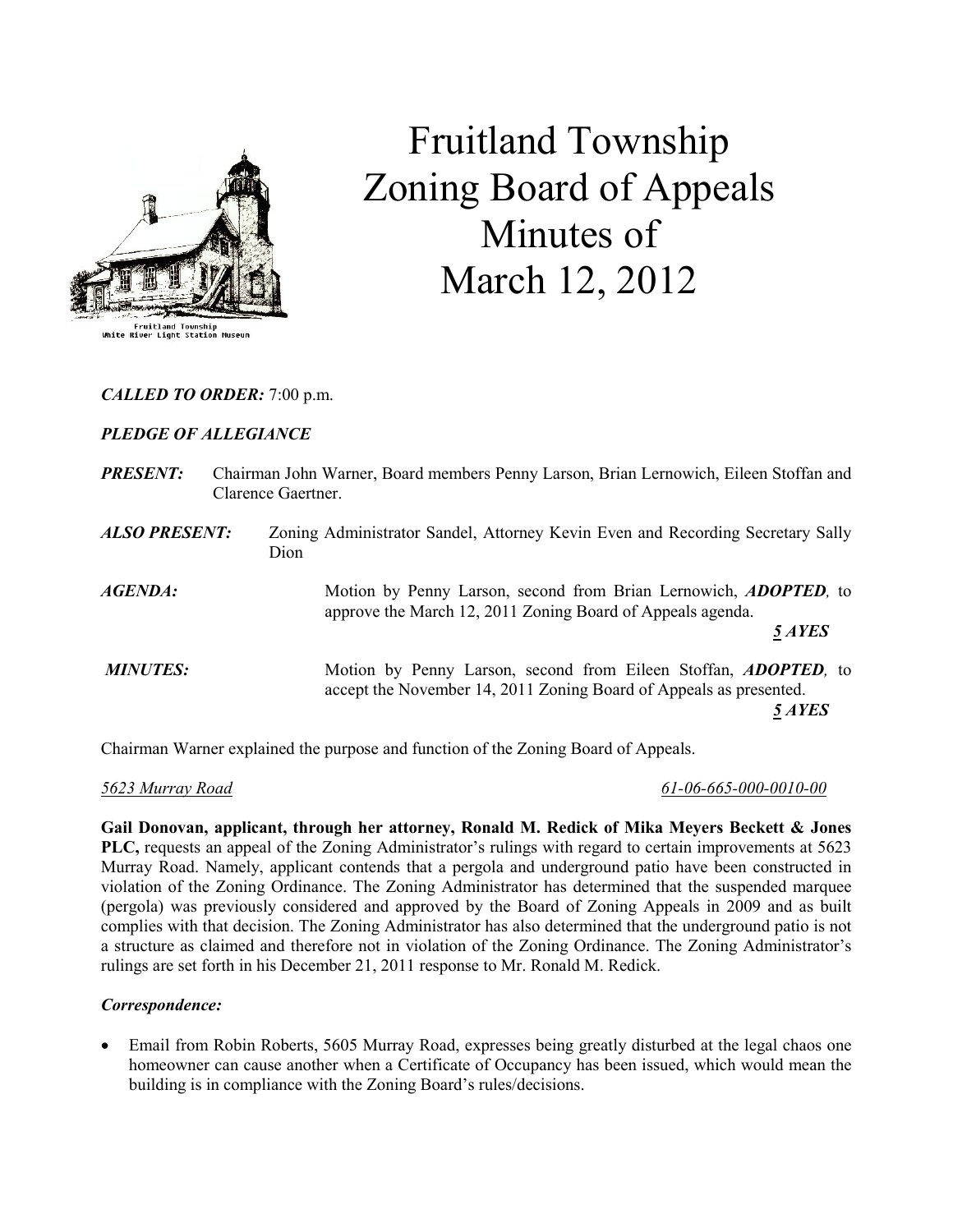# **Zoning Board of Appeals March 12, 2012** 2 of 3

• Memorandum from Dan E. Bylenga, Jr. of RHOADES McKEE PC addressing the issues raised by attorney Ronald M. Redick on behalf of Gail Donovan.

Chairman Warner explained a public hearing would not be held because one already had been.

• Ronald M. Redick, 900 Monroe Avenue N.W., Grand Rapids, MI, attorney for Gail Donovan, addressed the board. He emphasized that it is their belief that the following issues they are brining forth, the suspended marquee above lakefront porch (pergola) and basement porch structure (underground patio) are new zoning violations that were not addressed in prior court proceedings.

Mr. Redick stated Gail Donovan would like to say a few words. Chairman Warner advised he would allow her to do so but her comments need to be brief.

• Gail Donovan, 5629 Murray Road, Whitehall, MI, applicant, stated she has lived in this area since the 60's and was once friends with the Gill family. Since the construction of the Gill home her view has been distorted, the ambience has changed and property values have been compromised. She does not feel she was represented or supported by the zoning ordinances for the issues she is challenging.

#### Public Comment:

None

#### Board Comments:

Consensus is that these issues have previously been carefully considered by them when they addressed the Gardner's arguments in 2009 and that their decisions were also affirmed by Judge Hicks of the Muskegon County Circuit Court.

> Motion by Clarence Gaertner, second from Penny Larson, ADOPTED, to not consider reversing the decision made in 2009 regarding the pergola. Roll Call: Stoffan – AYE, Lernowich – AYE, Larson – AYE, Gaertner – AYE. and Warner –  $AYE$

Motion by Penny Larson, second from Brian Lernowich, ADOPTED, to not consider reversing the decision made in 2009 regarding the deck and space underneath. Roll Call: Gaertner – AYE, Larson – AYE, Stoffan – AYE, Lernowich– AYE, and Warner  $-AYE$ 

#### 6198 South Shore Drive 61-06-107-100-0001-00

Norman Dodds, applicant, requests a variance from the following article for the construction of a single family dwelling on a vacant parcel in the Inland Lakes District:

Article VIIIa, Section 8.02a (1) Front Yard Setback, Residential Uses

#### Public Hearing opened at 7:35 p.m.

• Norman Dodds, 144 Hancock Street, Pentwater, MI, applicant/owner of property stated he changed his plans to make the home smaller than what he applied for the last time so he only needs a variance for the front yard setback. If the variance is approved he would not be any closer to the road right of way than existing neighboring structures already are. He has applied for septic/well permits but has not received them yet, he has obtained a driveway permit and a soil/erosion permit.